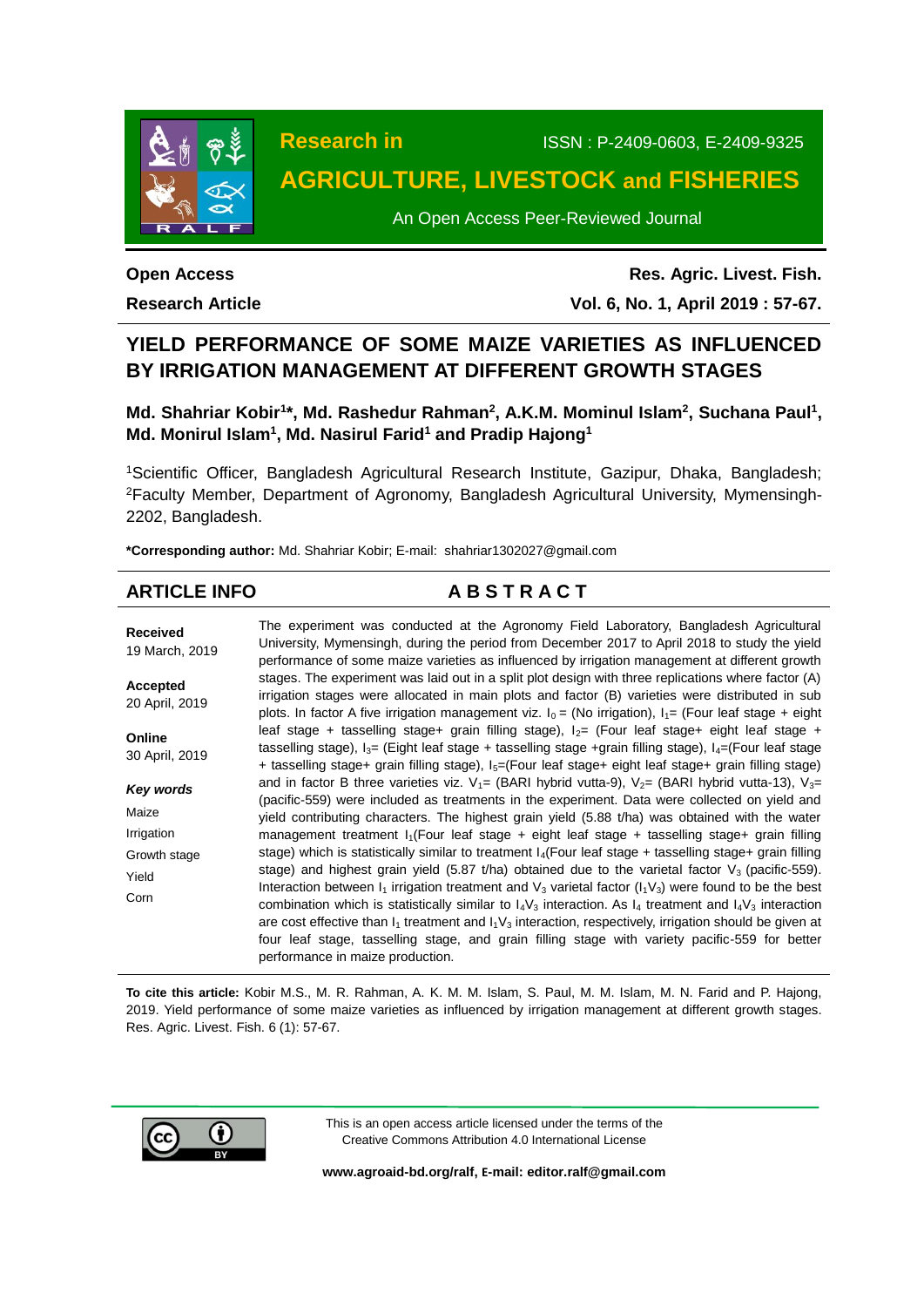## **INTRODUCTION**

Maize (*Zea mays*) is one of the most important cereal crops of the world and hence it may be acceptance as second cereal crop in Bangladesh for its higher productivity. Maize is the world's third most important cereal crop after wheat and rice. With an average yield of 5.11 t/ha, maize stand first with respect to productivity among the cereals and followed by rice, wheat and millets having average productivity of 3.7, 2.5 and 1.2 t/ha, respectively (Daikho, 2013). Due to high productivity, maize is called as the 'Queen of Cereals'. Maize is grown primarily for grains. The uses of this are as fodder, raw material for many industries like poultry, starch etc. and used in preparation of diversified products. The total annual production of maize in Bangladesh is 2.44 million tons from 0.827 million acre of land in the fiscal year 2015-2016 (BBS, 2016) and the production is increasing year by year. Despite increased production, Bangladesh has to import maize to meet domestic consumption requirements of 38 lakh tons estimated for fiscal 2016-17(USDA, 2017). Grain imports are projected to grow 28 percent to 10 lakh tones in fiscal 2017-18 for increased demand from feed mills and mixing with wheat flour for human consumption (USDA, 2017). Though the maize revolution came hand in hand with the rise of poultry and fish feed industry, government is now trying to promote maize not just as a feed crop, but also as food crop. According to a recent US Department of Agriculture's (USDA, 2016) report, farmers in Bangladesh earn over \$2,275 by investing \$1,421 for every hectare of maize which is greater than comparing to both rice and wheat cultivation.

A future increase in the production of maize must come from higher yield per unit area per unit time. To achieve this proper management of growth resources with modern technology particularly proper water management technique is the most important. Efficient irrigation scheduling with the use of high yielding varieties (HYV) is one of the most important aspects for optimizing the maize productivity and production. Proper growth and development of maize needs favorable soil moisture up to its root zone depth. The moisture content of the soil gradually decreases with the passing of time during dry season in Bangladesh. Limited water supply during the growing season results in soil and plant water deficits and reduces maize yields (Gordon, et al., 1995; Patel et al., 2006). Irrigation scheduling is necessary for the most effective use of valuable water for optimizing maize production. Water deficit has little effect on timing of emergence of maize seedlings, number of leaves per plant but delayed tasseling initiation and silking, reduced plant height and vegetation growth of maize (Abrecht and Carberry, 1993; Singh et al., 2007). Improper scheduling of irrigation results not only in wastage of water but also decrease the crop growth and yield (Shaozong and Mingannang, 1992; Hussain et al., 2008). Among different agricultural elements of Bangladesh, irrigation is the key inputs for achieving higher yield of maize. This necessitates the study on response of maize hybrids as influenced by water management at different growth stages.

Improved hybrids of crop plants generally contribute to higher levels of production. In recent years, exotic maize hybrid have become popular among farmers due to their high yield potential, uniformity in growth, ability to provide extra grains per ear harvested and high plant vigour due to increase metabolic activities and easy in cultivation. These are some of the positive characters of maize which made this crop popular among the farmers (Karunaratne, 2001) Therefore, in maize production, selection of suitable hybrids is very important. It is known fact that the genotypes performing well under a particular environment may or may not perform well over other environments. As a superior hybrid in a particular locality may not exhibit similar performance when grown under different agro-climatic condition. If care is not taken to select for both yield and stability of performance, one may end-up with poor returns. Thus, it requires a clear understanding of the hybrids and their suitability to each locality concerning different agronomic practices particularly water management at different growth stages. Keeping the above points in view, an experiment was carried out to find out the optimum irrigation number for these three maize varieties to get maximum yield, and to investigate appropriate growth stages when irrigation must be provided for the same varieties.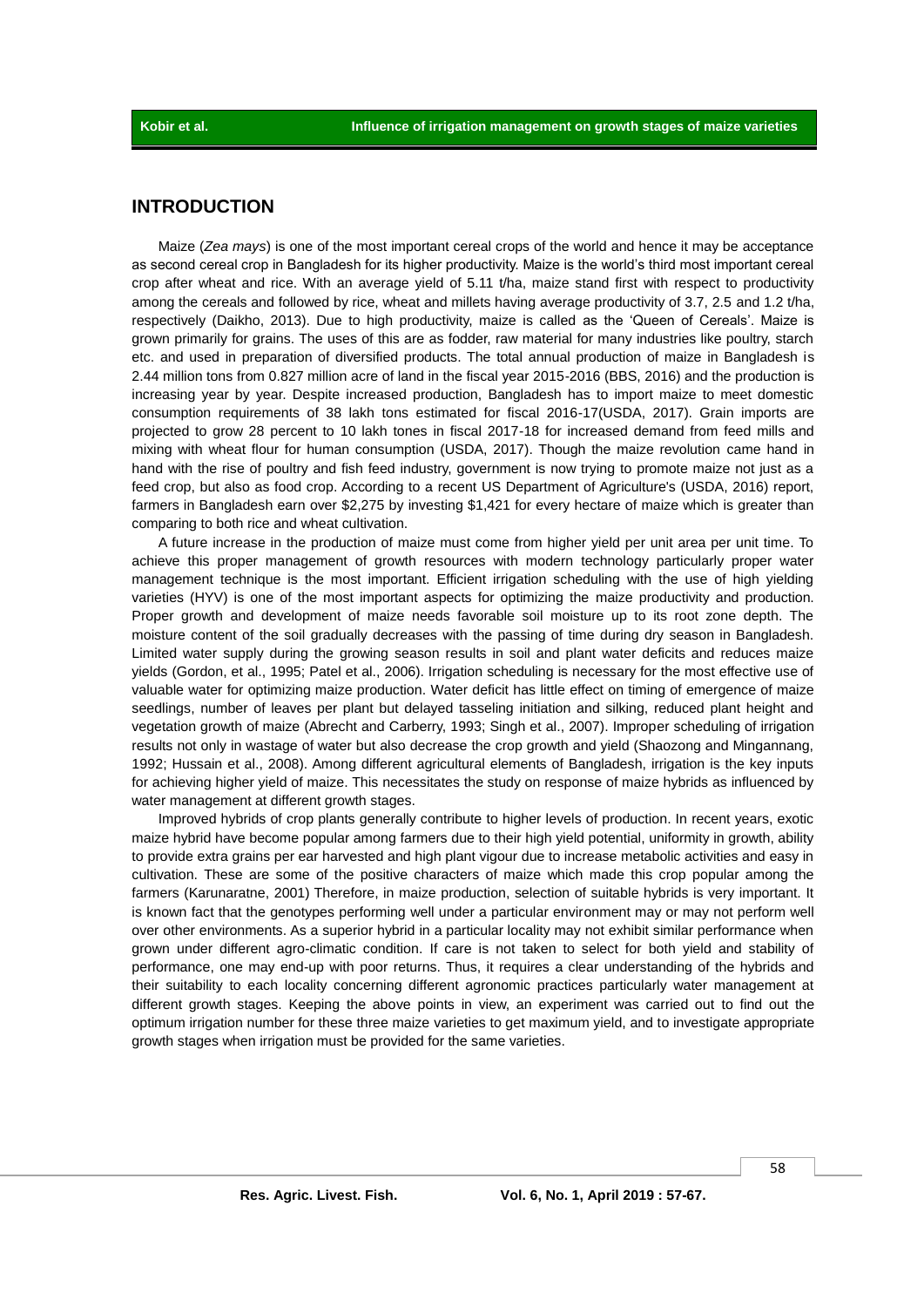## **MATERIALS AND METHODS**

The experiment was conducted at the Agronomy Field Laboratory, Bangladesh Agricultural University, Mymensingh during the period from December 2017 to April 2018 to study the " yield performance of some maize varieties as influenced by water management at different growth stages''. The experiment was laid out in a split plot design with three replications where factor (A) irrigation stages were allocated in main plots and factor (B) varieties were distributed in sub plots. In factor A five irrigation management viz.  $I_0 = (No\;irigation)$ , I1= (Four leaf stage + eight leaf stage + tasselling stage+ grain filling stage), I2= (Four leaf stage+ eight leaf stage + tasselling stage), I<sub>3</sub>= (Eight leaf stage + tasselling stage +grain filling stage), I<sub>4</sub>=(Four leaf stage + tasselling stage+ grain filling stage), I<sub>5</sub>=(Four leaf stage+ eight leaf stage+ grain filling stage) and in factor B three varieties viz. V<sub>1</sub>= (BARI hybrid vutta-9), V<sub>2</sub>= (BARI hybrid vutta-13), V<sub>3</sub>= (pacific-559) were included as treatments in the experiment. . Thus total number of plot was 54 (6×3×3). Each plot size was 10m<sup>2</sup>**(**4m×2.5m). Proper cultural operations and fertilization were applied as per recommendation guide. Data were collected on yield parameters at harvest. Finally data were analyzed using appropriate statistical procedure.

## **RESULT AND DISCUSSION**

#### **Effect on plant height (cm)**

The plants height at harvest was statistically significant at 1% level of probability (Table 1) due to different water management treatments. The plant height for different water management treatments ranged from 91.11 to 126.30 cm (Table 1). The highest plant height (126.30 cm) was observed with the water management treatment  $I_1$  ( $I_1$  = Four leaf stage + eight leaf stage + tasselling stage+ grain filling stage) which is statistically similar to I4 (Four leaf stage + tasselling stage+grain filling stage) treatment. And the lowest plant height (91.11 cm) was observed in I<sub>0</sub> (No irrigation) treatment. The plants height at harvest was statistically significant at 1% level of probability (Table 3) due to different variety. The plant height for different varieties ranged from 96.33 to 132.80 cm (Table 3). The highest plant height (132.80 cm) was observed with the varietal factor  $V_3$ (pacific-559) and the lowest plant height (96.33 cm) was observed in the factor  $V_2$  (BARI hybrid vutta-13).

The plants height at harvest was statistically significant at 1% level of probability (Table 5) due to Interaction effects of different water management treatment and variety. The plant height for interaction effect ranged from 85.33 to 146.70 cm (Table 5). The highest plant height (146.70 cm) was observed with the interaction effect of  $1/Var$  (Four leaf stage + eight leaf stage + tasselling stage+ grain filling stage with pacific-559) which is statistically similar to  $12V_3$  (Four leaf stage+ eight leaf stage + tasselling stage with pacific-559), I3V<sup>3</sup> (Eight leaf stage + tasselling stage +grain filling stage with pacific-559), I4V3 (Four leaf stage + tasselling stage+ grain filling stage with pacific-559) and the lowest plant height (85.33 cm) was observed in  $I_0V_2$  (No irrigation with BARI hybrid vutta-13) which is statistically similar to  $10V<sub>1</sub>$  (No irrigation with BARI hybrid vutta-9),  $I_2V_2$  (Four leaf stage+ eight leaf stage + tasselling stage with BARI hybrid vutta-13),  $I_5V_1$  (Four leaf stage+ eight leaf stage+ grain filling stage with BARI hybrid vutta-9) and I<sub>5</sub>V<sub>2</sub> (Four leaf stage+ eight leaf stage+ grain filling stage with BARI hybrid vutta-13) interaction.

#### **Effect on number of leaves/plant**

The number of leaves/plant at harvest was statistically significant at 1% level of probability (Table 1) due to different water management treatments. The number of leaves/plant for different water management treatments ranged from 15.33 to 17.89 (Table 1). The highest number of leaves/plant (17.89) was observed with the water management treatment  $I_1 (I_1 = Four$  leaf stage + eight leaf stage + tasselling stage+ grain filling stage) which is statistically similar to I<sub>4</sub> (Four leaf stage + tasselling stage+ grain filling stage) treatment. And the lowest number of leaves/plant (15.33) was observed in  $I_0$  (No irrigation) treatment which is statistically similar to I<sub>2</sub> (Four leaf stage+ eight leaf stage + tasselling stage), I<sub>3</sub> (Eight leaf stage + tasselling stage +grain filling stage), I<sub>5</sub> (Four leaf stage+ eight leaf stage+ grain filling stage) treatment.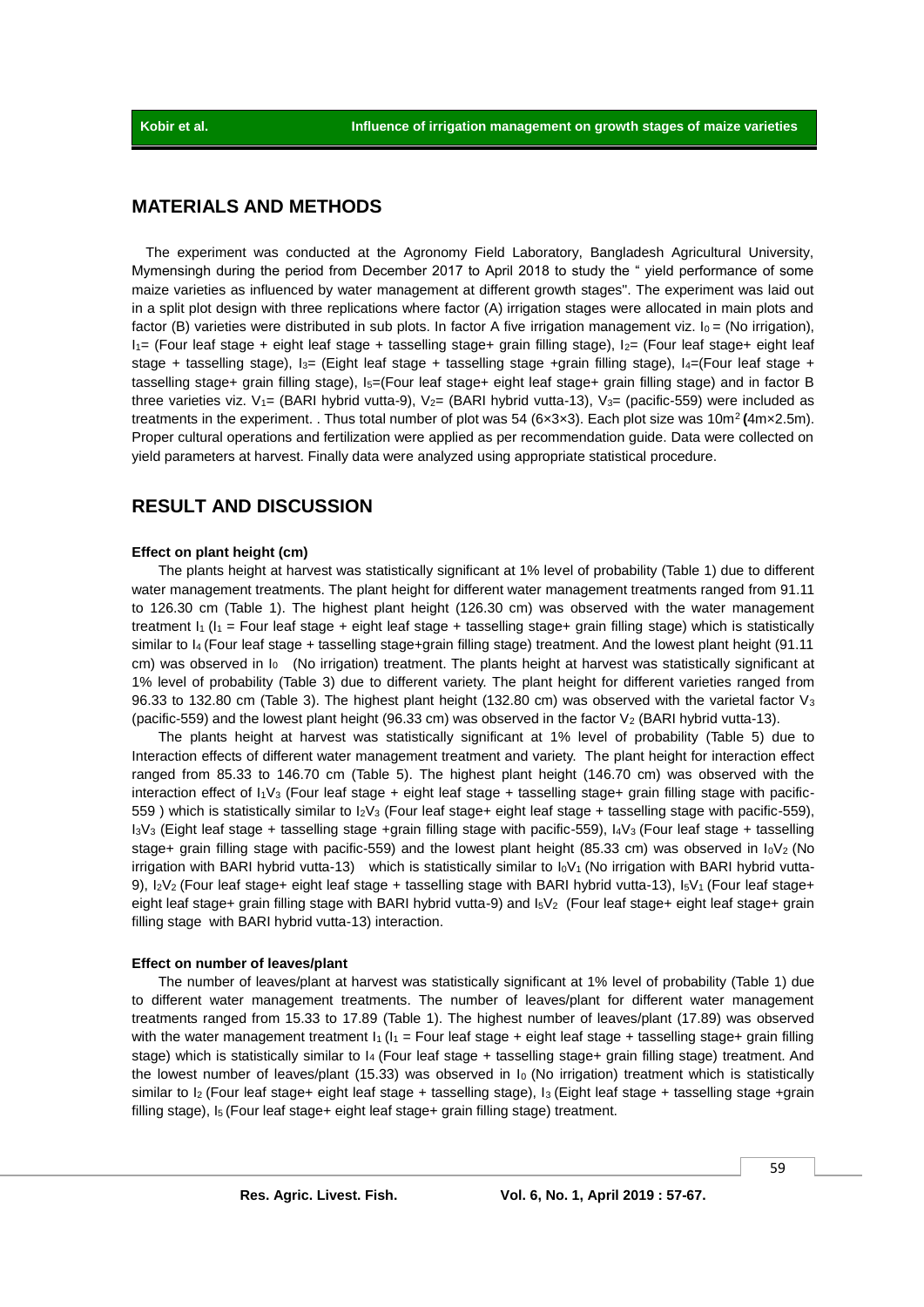The number of leaves/plant at harvest was statistically significant at 1% level of probability (Table 3) due to different variety. The number of leaves/plant for different varieties ranged from 14.44 to 17.44 (Table 3). The highest number of leaves/plant (17.44) was observed with the varietal factor  $V_3$  (pacific-559) and the lowest number of leaves/plant (14.44) was observed in the factor  $V_2$  (BARI hybrid vutta-13). The number of leaves/plant at harvest was statistically non significant (Table 5) due to Interaction effects of different water management treatment and variety.

#### **Effect on number of cobs/plant**

The number of cobs/plant was statistically non significant (Table 1) due to different water management treatment. The number of cobs/plant were statistically significant at 1% level of probability (Table 3) due to different variety. The number of cobs/plant for different varieties ranged from 1.02 to 1.07 (Table 3). The highest number of cobs/plant (1.07) was observed with the varietal factor  $V_3$  (pacific-559) which is statistically similar to V<sub>1</sub> (BARI hybrid vutta-9) and the lowest number of cobs/plant (1.02) was observed in the factor V<sub>2</sub> (BARI hybrid vutta-13). The number of cobs/plant was statistically non significant (Table 5) due to Interaction effects of different water management treatment and variety.

#### **Effect on Cob length (cm)**

The cob length (cm) was statistically non significant (Table 1) due to different water management treatments. The cob length (cm) was statistically significant at 1% level of probability (Table 3) due to different variety. The cob length for different varieties ranged from 13.09 to 14.27 cm (Table 3). The highest cob length (14.27 cm) was observed with the varietal factor  $V_3$  (pacific-559) and the lowest cob length (13.09 cm) was observed in the factor  $V_2$  (BARI hybrid vutta-13) which is statistically similar to  $V_1$  (BARI hybrid vutta-13). The cob length (cm) was statistically non significant (Table 5) due to Interaction effects of different water management treatment and variety.

#### **Effect on Cob diameter (cm)**

The cob diameter (cm) was statistically non significant (Table 1) due to different water management treatments. The cob diameter (cm) was statistically significant at 1% level of probability (Table 3) due to different variety. The cob diameter for different varieties ranged from 11.58 to 12.21 cm (Table 3). The highest cob diameter (12.21 cm) was observed with the varietal factor  $V_3$  (pacific-559) which is statistically similar to V<sub>1</sub> (BARI hybrid vutta-9) and the lowest cob diameter (11.58 cm) was observed in the factor V<sub>2</sub> (BARI hybrid vutta-13) treatment. The cob diameter (cm) was statistically non significant (Table 5) due to Interaction effects of different water management treatment and variety.

#### **Effect on number of grain rows/cob**

The number of grain rows/cob was statistically significant at 1% level of probability (Table 1) due to different water management treatments. The number of grain rows/cob for different water management treatments ranged from 12.24 to 13.33 (Table 1). The highest number of grain rows/cob (13.33) was observed with the water management treatment  $I_1$  ( $I_1$  = Four leaf stage + eight leaf stage + tasselling stage+ grain filling stage) which is statistically similar to I4 (Four leaf stage + tasselling stage+ grain filling stage), I2 (Four leaf stage+ eight leaf stage + tasselling stage), I<sub>3</sub> (Eight leaf stage + tasselling stage +grain filling stage), I<sub>5</sub> (Four leaf stage+ eight leaf stage+ grain filling stage) treatment. And the lowest number of grain rows/cob (12.44) was observed in I<sub>0</sub> (No irrigation) treatment.

The number of grain rows/cob was statistically significant at 1% level of probability (table3) due to different variety. The number of grain rows/cob for different varieties ranged from 12.49 to 13.24 (Table 3). The highest number of grain rows/cob (13.24) was observed with the varietal factor  $V_3$  (pacific-559) and the lowest number of grain rows/cob (12.49) was observed in the factor  $V_2$  (BARI hybrid vutta-13). The number of grain rows/cob was statistically non significant (Table 5) due to Interaction effects of different water management treatment and variety.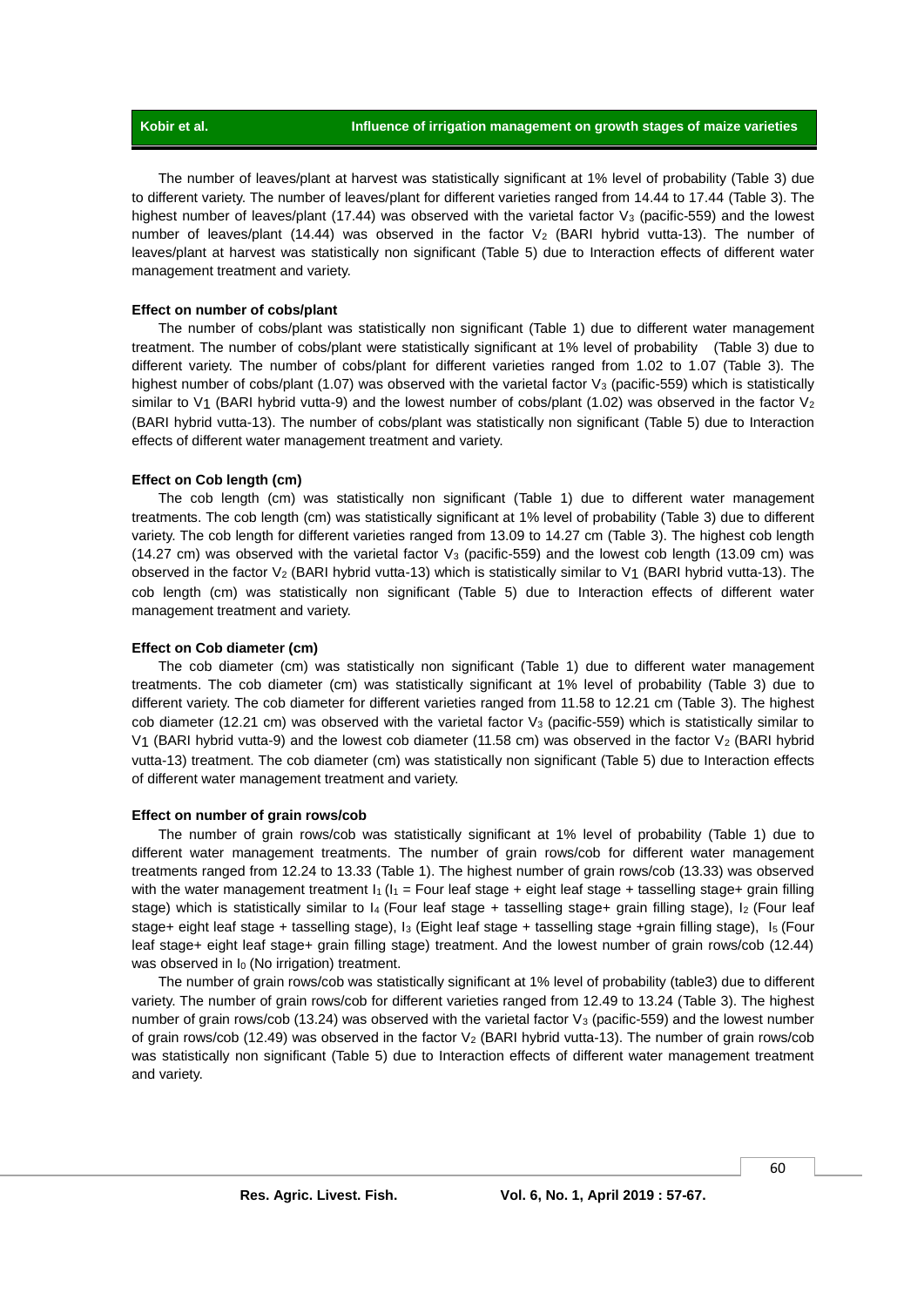#### **Effect on number of kernels/cob**

The number of kernels/cob was statistically significant at 1% level of probability (Table 2) due to different water management treatments. The number of kernels/cob for different water management treatments ranged from 244.00 to 314.20 (Table 2). The highest number of kernels/cob (314.20) was observed with the water management treatment  $I_1$  ( $I_1$  = Four leaf stage + eight leaf stage + tasselling stage+ grain filling stage) which is statistically similar to I4 (Four leaf stage + tasselling stage+ grain filling stage). And the lowest number of kernels/cob (244.00) was observed in I<sub>0</sub> (No irrigation) treatment. The number of kernels/cob was statistically significant at 1% level of probability (Table 4) due to different variety. The number of kernels/cob for different varieties ranged from 261.00 to 310.40 (Table 4). The highest number of kernels/cob (310.40) was observed with the varietal factor V<sub>3</sub> (pacific-559) and the lowest number of kernels/cob (261.00) was observed in the factor  $V_2$  (BARI hybrid vutta-13). The number of kernels/cob was statistically non significant (Table 6) due to Interaction effects of different water management treatment and variety.

#### **Effect on 1000 seed weight (g)**

The 1000 seed weight (g) was statistically non significant (Table 2) due to different water management treatments. The 1000 seed weight (g) was statistically significant at 5% level of probability (Table 4) due to different variety. The 1000 seed weight (g) for different varieties ranged from 318.20 to 328.50 g (Table 4). The highest 1000 seed weight (328.50 g) was observed with the varietal factor  $V_3$  (pacific-559) which is statistically similar to V<sub>1</sub> (BARI hybrid vutta-9) and the lowest 1000 seed weight (318.20 g) was observed in the factor V<sub>2</sub> (BARI hybrid vutta-13). The 1000 seed weight (g) were statistically non significant (Table 6) due to Interaction effects of different water management treatment and variety.

#### **Effect on grain yield (t/ha)**

The grain yield (t/ha) were statistically significant at 1% level of probability (Table 2) due to different water management treatments. The grain yield (t/ha) for different water management treatments ranged from 5.40 to 5.88 t/ha (Table 2). The highest grain yield (5.88 t/ha) was observed with the water management treatment I<sub>1</sub>  $(I_1 = Four$  leaf stage + eight leaf stage + tasselling stage+ grain filling stage) which is statistically similar to  $I_4$ (Four leaf stage + tasselling stage+grain filling stage) and I3 (Eight leaf stage + tasselling stage +grain filling stage) treatment. And the lowest grain yield (5.40 t/ha) was observed in I<sub>0</sub> (No irrigation) treatment. The grain yield (t/ha) were statistically significant at 1% level of probability (Table 4) due to different variety. The grain yield (t/ha) for different varieties ranged from 5.55 to 5.87 t/ha (Table 4). The highest grain yield (5.87 t/ha) was observed with the varietal factor  $V_3$  (pacific-559) and the lowest grain yield (5.55 t/ha)) was observed in the factor V<sub>2</sub> (BARI hybrid vutta-13). The grain yield (t/ha) were statistically significant at 5% level of probability (Table 6) due to Interaction effects of different water management treatment and variety. The grain yield for interaction effect ranged from 5.05 to 6.00 t/ha (Table 6). The highest grain yield (6.00 t/ha) was observed with the interaction effect of  $I_1V_3$  (Four leaf stage + eight leaf stage + tasselling stage+ grain filling stage with pacific-559) which is statistically similar to  $12V_3$  (Four leaf stage+ eight leaf stage + tasselling stage with pacific-559), I<sub>3</sub>V<sub>3</sub> (Eight leaf stage + tasselling stage +grain filling stage with pacific-559), I<sub>4</sub>V<sub>3</sub> (Four leaf stage + tasselling stage+ grain filling stage with pacific-559), I1V1 (Four leaf stage + eight leaf stage + tasselling stage+ grain filling stage with BARI hybrid vutta-9),  $I_1V_2$  (Four leaf stage + eight leaf stage + tasselling stage+ grain filling stage with BARI hybrid vutta-13),  $14V_1$  (Four leaf stage + tasselling stage+ grain filling stage with BARI hybrid vutta-9), I5V3 (Four leaf stage+ eight leaf stage+ grain filling stage with pacific-559) and the lowest grain yield (5.05 t/ha) was observed in  $10V<sub>2</sub>$  (No irrigation with BARI hybrid vutta-13) interaction.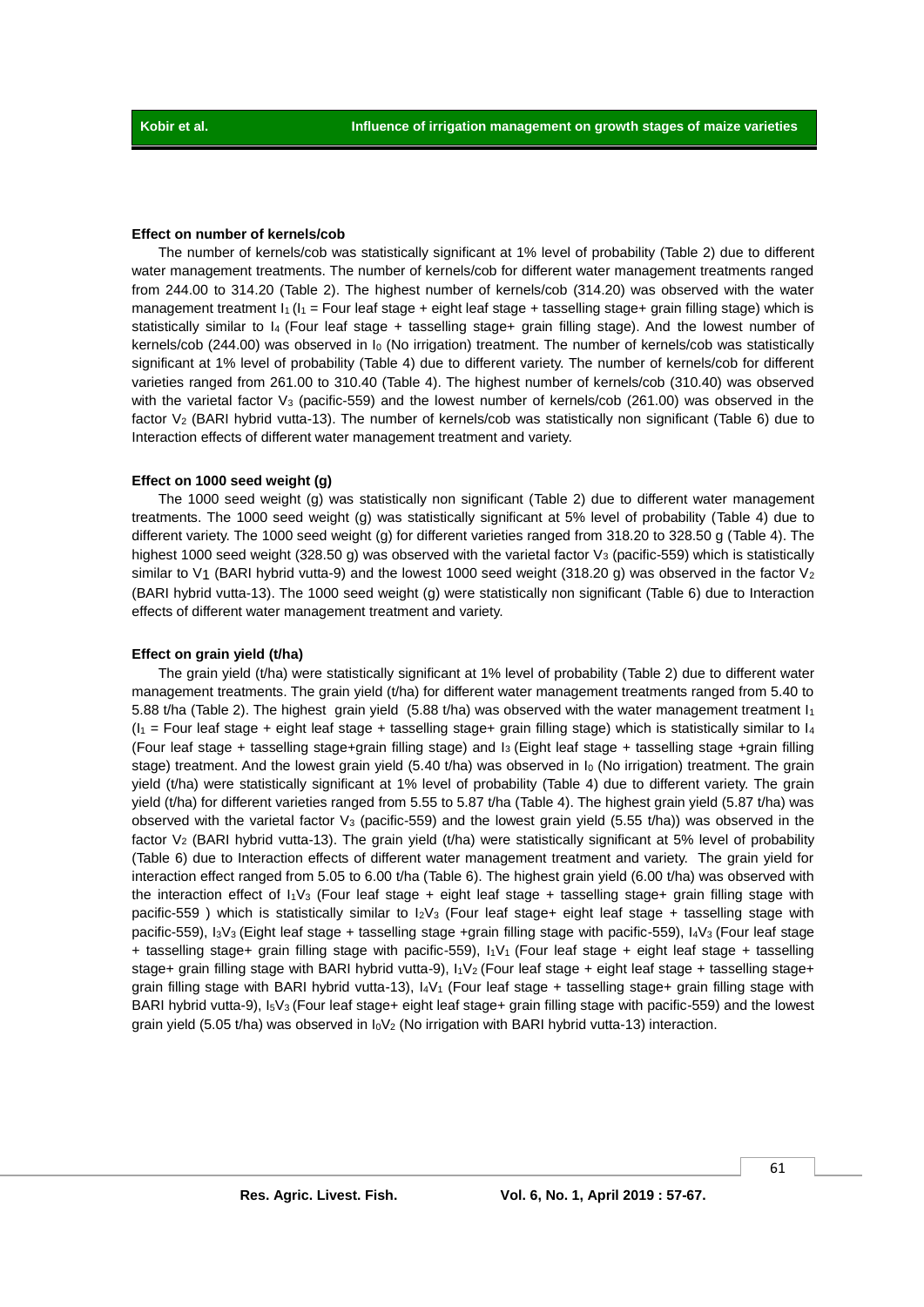#### **Effect on stover yield (t/ha)**

The stover vield (t/ha) were statistically significant at 1% level of probability (Table 2) due to different water management treatments. The stover yield (t/ha) for different water management treatments ranged from 7.84 to 8.68 t/ha (Table 2). The highest stover yield (8.68 t/ha) was observed with the water management treatment  $I_1$  ( $I_1$  = Four leaf stage + eight leaf stage + tasselling stage+ grain filling stage). And the lowest stover yield (7.84 t/ha) was observed in  $I_0$  (No irrigation) treatment. The stover yield (t/ha) were statistically significant at 1% level of probability due to different variety (Table 4). The stover yield (t/ha) for different varieties ranged from 8.04 to 8.66 t/ha (Table 4). The highest stover yield (8.66 t/ha) was observed with the varietal factor  $V_3$ (pacific-559) and the lowest stover yield (8.04 t/ha)) was observed in the factor  $V_2$  (BARI hybrid vutta-13). The stover yield (t/ha) were statistically significant at 5% level of probability (Table 6) due to Interaction effects of different water management treatment and variety. The stover yield for interaction effect ranged from 7.54 to 8.97 t/ha (Table 6). The highest stover yield (8.97 t/ha) was observed with the interaction effect of  $1_1V_3$  (Four leaf stage + eight leaf stage + tasselling stage+ grain filling stage with pacific-559 ) which is statistically similar to  $14V_3$  (Four leaf stage + tasselling stage+ grain filling stage with pacific-559), and  $15V_3$  (Four leaf stage+ eight leaf stage+ grain filling stage with pacific-559) and the lowest stover yield (7.54 t/ha) was observed in  $I_0V_2$  (No irrigation with BARI hybrid vutta-13) which is statistically similar to  $1<sub>0</sub>V<sub>1</sub>$  (No irrigation with BARI hybrid vutta-9) interaction.

#### **Effect on biological yield (t/ha)**

The biological yield (t/ha) were statistically significant at 1% level of probability (Table 2) due to different water management treatments. The biological vield (t/ha) for different water management treatments ranged from 13.26 to14.57 t/ha (Table 2). The highest biological yield (14.57 t/ha) was observed with the water management treatment  $I_1$  ( $I_1$  = Four leaf stage + eight leaf stage + tasselling stage+ grain filling stage). And the lowest biological yield (13.26 t/ha) was observed in I<sub>0</sub> (No irrigation) treatment. The biological yield (t/ha) were statistically significant at 1% level of probability (Table 4) due to different variety. The biological yield (t/ha) for different varieties ranged from 13.60 to 14.54 t/ha (Table 4). The highest biological yield (14.54 t/ha) was observed with the varietal factor  $V_3$  (pacific-559) and the lowest biological yield (13.60 t/ha)) was observed in the factor V<sub>2</sub> (BARI hybrid vutta-13). The biological yield (t/ha) were statistically significant at 5% level of probability (Table 6) due to Interaction effects of different water management treatment and variety. The biological yield for interaction effect ranged from 12.60 to14.97 t/ha (Table 6). The highest biological yield (14.97 t/ha) was observed with the interaction effect of  $I_1V_3$  (Four leaf stage + eight leaf stage + tasselling stage+ grain filling stage with pacific-559) which is statistically similar to  $14V_3$  (Four leaf stage + tasselling stage+ grain filling stage with pacific-559), interaction. And the lowest biological yield (12.60 t/ha) was observed in  $I_0V_2$  (No irrigation with BARI hybrid vutta-13) interaction.

#### **Effect on harvest index (%)**

The harvest index (%) was statistically non significant (Table 2) due to different water management treatments. The harvest index (%) was statistically significant at 5% level of probability (Table 4) due to different variety. The harvest index (%) for different varieties ranged from 40.39 to 40.83% (Table 4). The highest harvest index (40.83%) was observed with the varietal factor  $V_2$  (BARI hybrid vutta-13) which is statistically similar to  $V_1$  (BARI hybrid vutta-9) and the lowest harvest index (40.39%) was observed in the factor V<sup>3</sup> (pacific-559). The harvest index (%) was statistically significant at 1% level of probability (Table 6) due to Interaction effects of different water management treatment and variety. The harvest index (%) for interaction effect ranged from 39.92 to 41.54 % (Table 6). The highest harvest index (41.54 %) was observed with the interaction effect of  $I_0V_1$  (No irrigation with BARI hybrid vutta-9) interaction. And the lowest harvest index (39.92%) was observed in I5V3 (Four leaf stage+ eight leaf stage+ grain filling stage with pacific-559) interaction.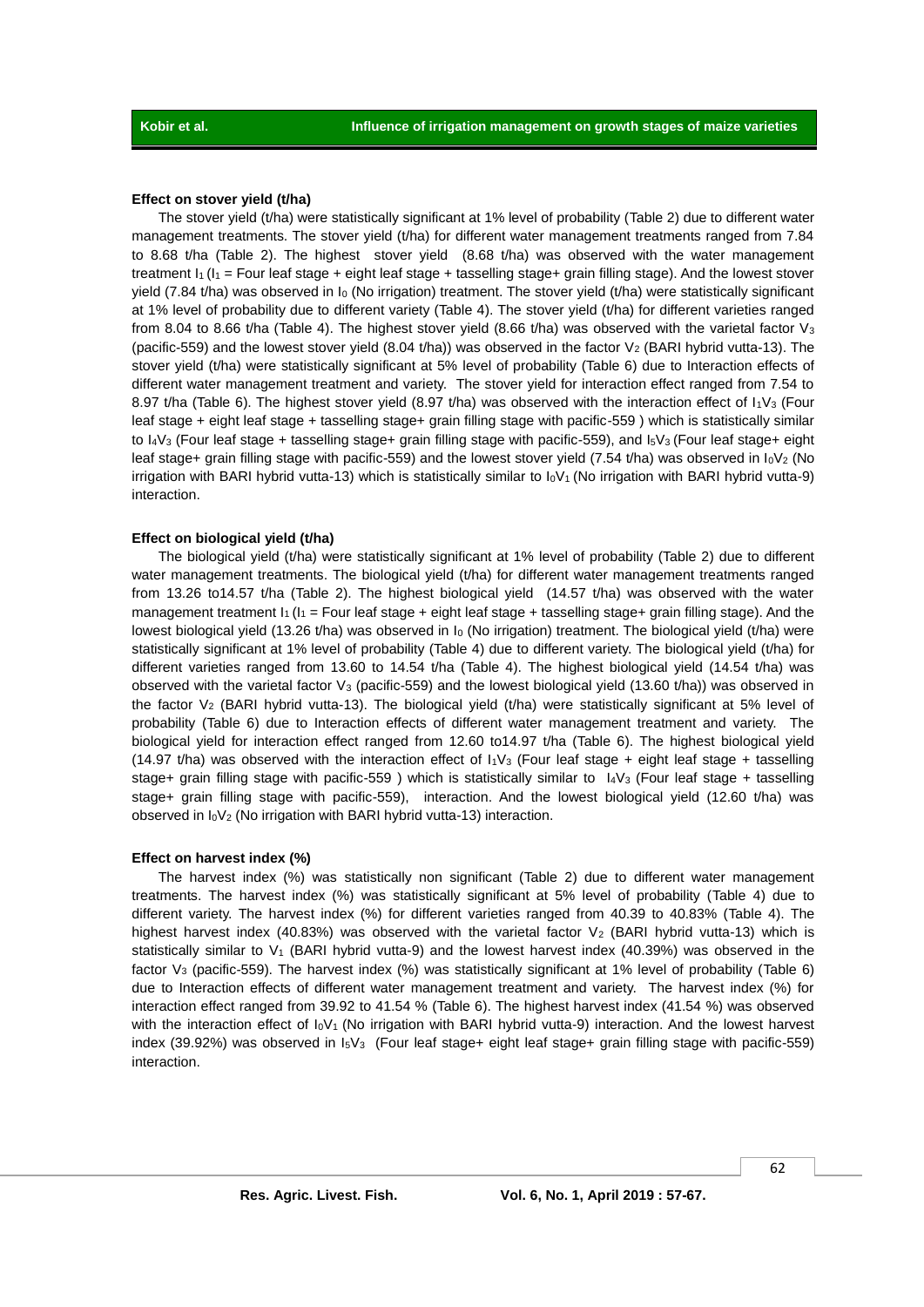| Water<br>management | <b>Plant height</b><br>(cm) | No. of leaves<br>plant <sup>-1</sup> | No. of cob<br>plant <sup>-1</sup> | Cob length<br>(cm) | <b>Cob diameter</b><br>(cm) | No. of grain<br>rows $cob^{-1}$ |
|---------------------|-----------------------------|--------------------------------------|-----------------------------------|--------------------|-----------------------------|---------------------------------|
| I <sub>0</sub>      | 91.11e                      | 15.33b                               | 1.02                              | 13.03              | 11.70                       | 12.24b                          |
| $\mathsf{I}_1$      | 126.30a                     | 17.89a                               | 1.07                              | 14.00              | 12.29                       | 13.33a                          |
| I <sub>2</sub>      | 110,80c                     | 15.56b                               | 1.05                              | 13.47              | 11.82                       | 12.87a                          |
| $\mathsf{I}_3$      | 117.30b                     | 16.11b                               | 1.06                              | 13.64              | 11.96                       | 12.98a                          |
| $I_4$               | 124.70a                     | 17.11a                               | 1.07                              | 13.89              | 12.06                       | 13.19a                          |
| $\mathsf{I}_5$      | 97.22d                      | 15.33b                               | 1.04                              | 13.38              | 11.76                       | 12.72ab                         |
| $S\overline{x}$     | 1.53                        | 0.296                                | 0.015                             | 0.475              | 0.169                       | 0.178                           |
| Level of            | $***$                       | $***$                                | <b>NS</b>                         | <b>NS</b>          | NS.                         | $***$                           |
| significance        |                             |                                      |                                   |                    |                             |                                 |
| CV(%)               | 4.13                        | 5.48                                 | 4.26                              | 10.53              | 4.25                        | 4.15                            |

**Table 1.** Effect of water management on yield and yield contributing characters of maize

In a column, figures with same letter (s) or without letter do not differ significantly whereas figures with dissimilar letter differ significantly (as per DMRT)., \*\* = Significant at 1% level of probability, NS = Non significant,  $I_0$  = No irrigation,  $I_1$  = Four leaf stage + eight leaf stage + tasselling stage+ grain filling stage, I<sub>2</sub> = Four leaf stage + eight leaf stage + tasselling stage, I<sub>3</sub> = Eight leaf stage + tasselling stage +grain filling stage,  $I_4$  = Four leaf stage + tasselling stage+grain filling stage,  $I_5$  = Four leaf stage + eight leaf stage + grain filling stage

| Water<br>management      | No. of kernel<br>$\text{cob}^{-1}$ | <b>1000 seed</b><br>wt. (g) | <b>Grain yield</b><br>(t ha <sup>-1</sup> ) | <b>Stover yield</b><br>(t ha <sup>-1</sup> ) | <b>Biological yield</b><br>$(t \, ha^{-1})$ | HI (%)    |
|--------------------------|------------------------------------|-----------------------------|---------------------------------------------|----------------------------------------------|---------------------------------------------|-----------|
| I <sub>0</sub>           | 244.00d                            | 315.33                      | 5.40d                                       | 7.84d                                        | 13.26e                                      | 40.81     |
| $I_1$                    | 314.20a                            | 329.33                      | 5.88a                                       | 8.68a                                        | 14.57a                                      | 40.40     |
| I <sub>2</sub>           | 279.40c                            | 323.33                      | 5.73b                                       | 8.33c                                        | 14.07cd                                     | 40.75     |
| $\mathsf{I}_3$           | 287.90bc                           | 325.11                      | 5.78ab                                      | 8.42bc                                       | 14.21bc                                     | 40.68     |
| $\mathsf{I}_4$           | 310.20ab                           | 327.56                      | 5.81ab                                      | 8.52b                                        | 14.34b                                      | 40.58     |
| I <sub>5</sub>           | 272.80c                            | 320.11                      | 5.62c                                       | 8.27c                                        | 13.90d                                      | 40.46     |
| $S\overline{x}$          | 7.68                               | 3.55                        | 0.035                                       | 0.047                                        | 0.066                                       | 0.127     |
| Level of<br>significance | $***$                              | <b>NS</b>                   | $***$                                       | $***$                                        | $***$                                       | <b>NS</b> |
| CV(%)                    | 8.10                               | 3.30                        | 1.84                                        | 1.69                                         | 1.41                                        | 0.94      |

**Table 2.** Effect of water management on yield and yield contributing characters of maize

In a column, figures with same letter (s) or without letter do not differ significantly whereas figures with dissimilar letter differ significantly (as per DMRT)., \*\* =Significant at 1% level of probability, NS = Non significant,  $I_0$  = No irrigation,  $I_1$  = Four leaf stage + eight leaf stage + tasselling stage+ grain filling stage,  $I_2$  = Four leaf stage + eight leaf stage + tasselling stage,  $I_3$  = Eight leaf stage + tasselling stage +grain filling stage,  $I_4$  = Four leaf stage + tasselling stage+grain filling stage,  $I_5$  = Four leaf stage + eight leaf stage + grain filling stage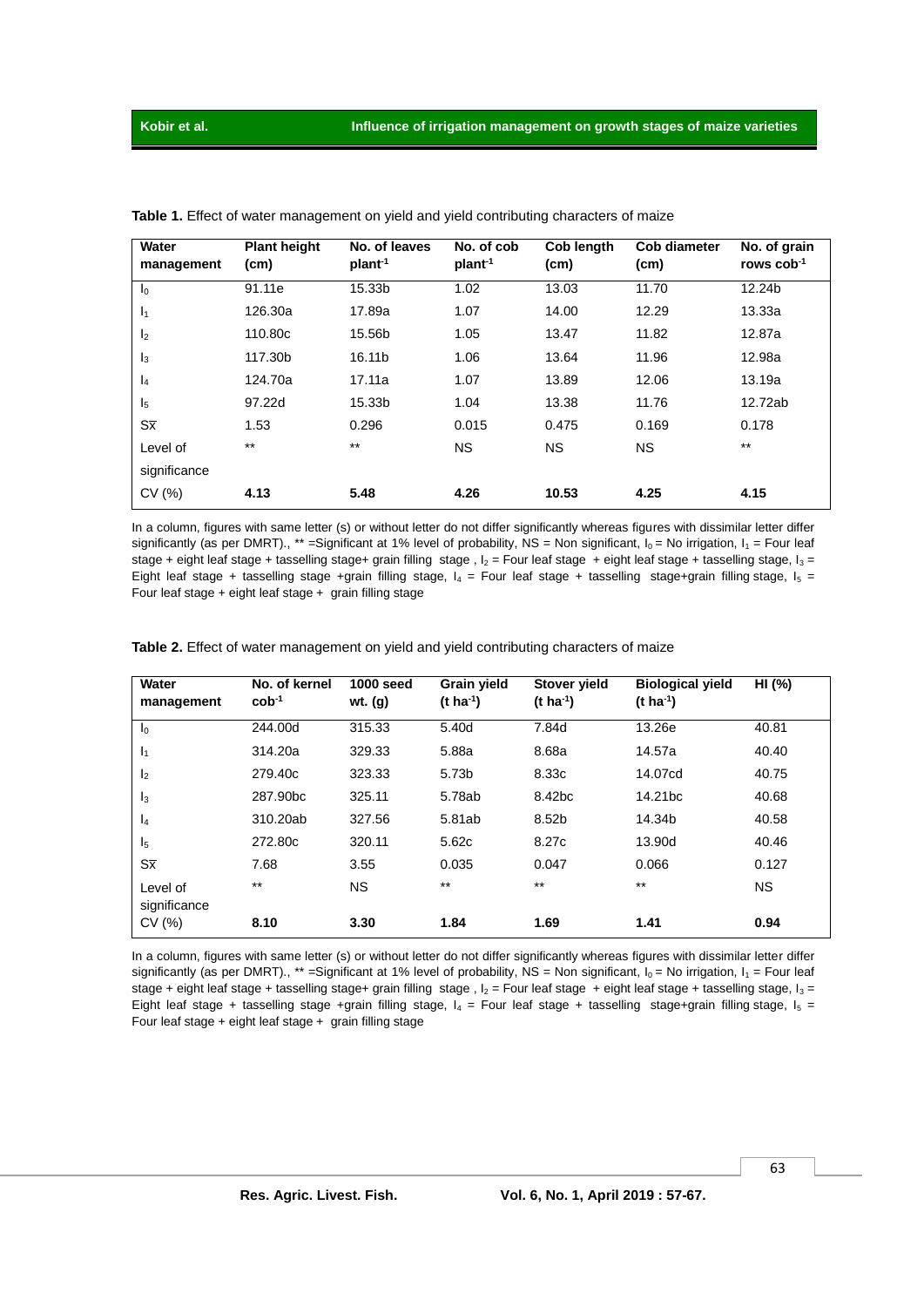| Variety            | <b>Plant height</b><br>(cm) | No. of leaves<br>plant <sup>-1</sup> | No. of cob<br>plant <sup>-1</sup> | Cob length<br>(cm) | <b>Cob diameter</b><br>(cm) | No. of grain<br>rows $cob^{-1}$ |
|--------------------|-----------------------------|--------------------------------------|-----------------------------------|--------------------|-----------------------------|---------------------------------|
| $V_1$              | 104.60b                     | 16.78b                               | 1.06a                             | 13.35b             | 11.99a                      | 12.94b                          |
| V <sub>2</sub>     | 96.33c                      | 14.44c                               | 1.02 <sub>b</sub>                 | 13.09b             | 11.58b                      | 12.49 <sub>c</sub>              |
| $V_3$              | 132.80a                     | 17.44a                               | 1.07a                             | 14.27a             | 12.21a                      | 13.24a                          |
| $S_{\overline{X}}$ | 0.955                       | 0.187                                | 0.011                             | 0.223              | 0.134                       | 0.104                           |
| Level of           | $***$                       | $***$                                | $***$                             | $***$              | $***$                       | $***$                           |
| significance       |                             |                                      |                                   |                    |                             |                                 |
| CV(%)              | 3.64                        | 4.89                                 | 4.26                              | 6.96               | 4.78                        | 3.42                            |

#### **Table 3.** Effect of variety on yield and yield contributing characters of maize

In a column, figures with same letter (s) or without letter do not differ significantly whereas figures with dissimilar letter differ significantly (as per DMRT), \*\* =Significant at 1% level of probability, \* =Significant at 5% level of probability,  $V_1$  = BARI hybrid vutta-9,  $V_2$  = BARI hybrid vutta-13,  $V_3$  = Pacific-559

### **Table 4.** Effect of variety on yield and yield contributing characters of maize

| No. of kernel<br>$\text{cob}^{-1}$ | <b>1000 seed</b><br>wt. $(g)$ | Grain yield<br>(t ha <sup>-1</sup> ) | Stover yield<br>$(t \text{ ha}^{-1})$ | <b>Biological yield</b><br>$(t \text{ ha}^{-1})$ | HI (%)  |
|------------------------------------|-------------------------------|--------------------------------------|---------------------------------------|--------------------------------------------------|---------|
| 282.70b                            | 323.70ab                      | 5.70b                                | 8.33b                                 | 14.05b                                           | 40.62ab |
| 261.10c                            | 318.20b                       | 5.55c                                | 8.04c                                 | 13.60c                                           | 40.83a  |
| 310,40a                            | 328,50a                       | 5.87a                                | 8.66a                                 | 14.54a                                           | 40.39b  |
| 5.61                               | 2.41                          | 0.027                                | 0.034                                 | 0.045                                            | 0.116   |
| $***$                              | $\star$                       | $***$                                | $***$                                 | $***$                                            | *       |
| 8.36                               | 3.16                          | 2.00                                 | 1.74                                  | 1.35                                             | 1.2     |

In a column, figures with same letter (s) or without letter do not differ significantly whereas figures with dissimilar letter differ significantly (as per DMRT), \*\* =Significant at 1% level of probability, \* =Significant at 5% level of probability,  $V_1$  = BARI hybrid vutta-9,  $V_2$  = BARI hybrid vutta-13,  $V_3$  = Pacific-559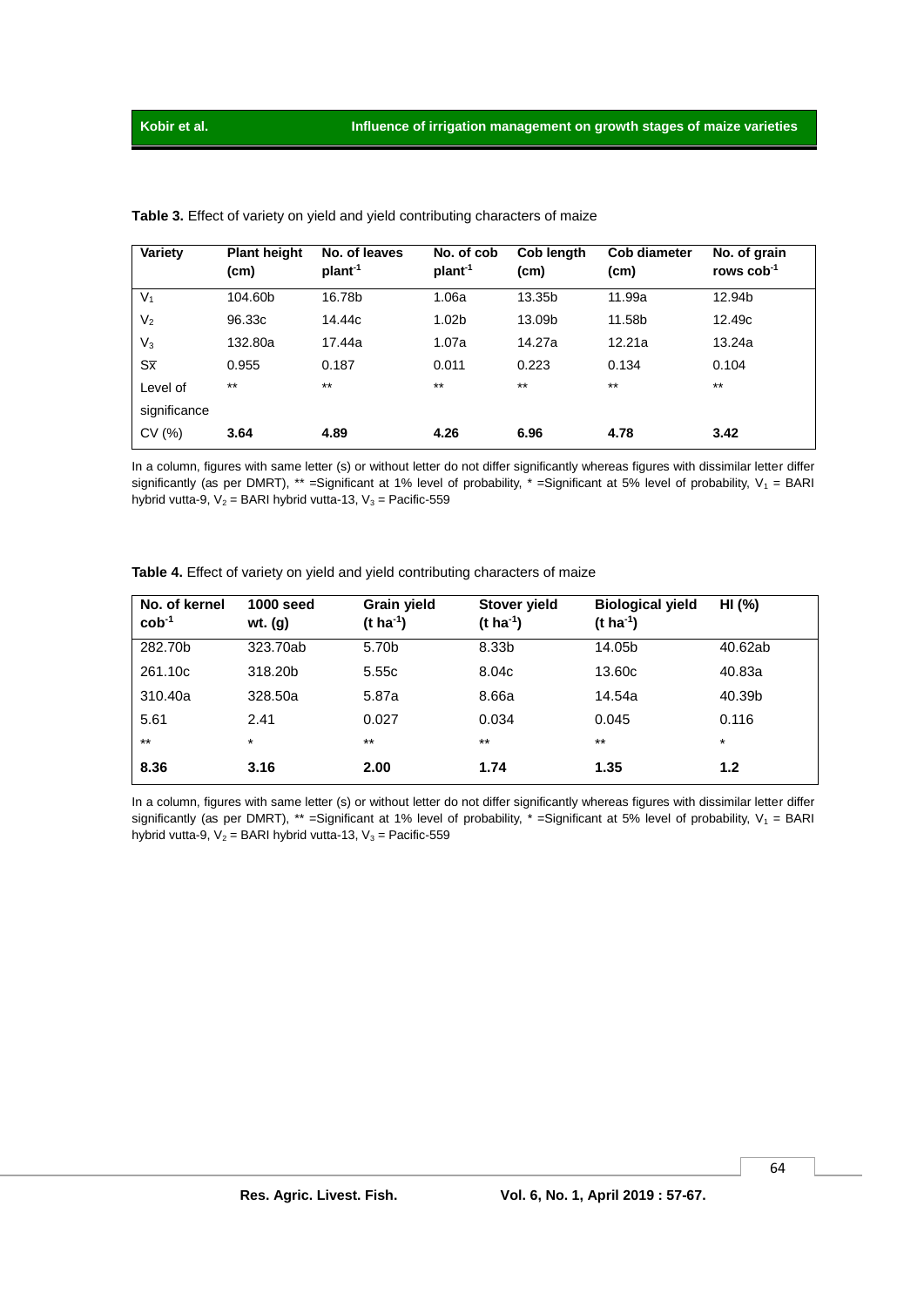| Interaction       | <b>Plant</b> | No. of leaves     | No. of cob          | <b>Cob length</b> | <b>Cob diameter</b> | No. of grain    |
|-------------------|--------------|-------------------|---------------------|-------------------|---------------------|-----------------|
| (water management | height (cm)  | plan <sup>1</sup> | plant <sup>-1</sup> | (cm)              | (cm)                | rows $cob^{-1}$ |
| x variety)        |              |                   |                     |                   |                     |                 |
| $I_0$ x $V_1$     | 87.00e       | 15.67             | 1.05                | 12.74             | 11.86               | 12.28           |
| $I_0$ x $V_2$     | 85.33e       | 14.00             | 0.95                | 12.48             | 11.34               | 12.00           |
| $I_0$ x $V_3$     | 101.00d      | 16.33             | 1.05                | 13.85             | 11.89               | 12.44           |
| $I_1xV_1$         | 122.70b      | 19.00             | 1.08                | 13.69             | 12.29               | 13.44           |
| $I_1xV_2$         | 109.70c      | 15.33             | 1.06                | 13.59             | 11.92               | 12.89           |
| $I_1xV_3$         | 146.70a      | 19.33             | 1.08                | 14.73             | 12.64               | 13.67           |
| $I_2$ x $V_1$     | 99.67d       | 16.00             | 1.05                | 13.41             | 11.92               | 12.89           |
| $I_2$ x $V_2$     | 90.00e       | 14.33             | 1.04                | 12.98             | 11.49               | 12.39           |
| $I_2$ x $V_3$     | 142.70a      | 16.33             | 1.07                | 14.01             | 12.04               | 13.33           |
| $I_3$ x $V_1$     | 109.70c      | 16.00             | 1.06                | 13.42             | 11.97               | 12.89           |
| $I_3xV_2$         | 99.33d       | 14.33             | 1.04                | 13.01             | 11.52               | 12.72           |
| $I_3$ x $V_3$     | 143.00a      | 18.00             | 1.08                | 14.49             | 12.37               | 13.33           |
| $I_4$ x $V_1$     | 120.30b      | 18.33             | 1.07                | 13.58             | 12.01               | 13.28           |
| $I_4$ x $V_2$     | 108.00c      | 14.67             | 1.06                | 13.56             | 11.78               | 12.78           |
| $I_4$ x $V_3$     | 145.70a      | 18.33             | 1.08                | 14.53             | 12.39               | 13.50           |
| $I_5$ x $V_1$     | 88.33e       | 15.67             | 1.05                | 13.23             | 11.89               | 12.83           |
| $I_5$ x $V_2$     | 85.67e       | 14.00             | 1.01                | 12.93             | 11.44               | 12.17           |
| $I_5$ x $V_3$     | 117.70b      | 16.33             | 1.06                | 13.98             | 11.93               | 13.17           |
| $S\overline{x}$   | 2.34         | 0.458             | 0.026               | 0.545             | 0.329               | 0.254           |
| Level of sig.     | $***$        | <b>NS</b>         | <b>NS</b>           | <b>NS</b>         | <b>NS</b>           | <b>NS</b>       |
| CV (%)            | 3.64         | 4.89              | 4.26                | 6.96              | 4.78                | 3.42            |

**Table 5.** Interaction effects of water management and variety on yield and yield contributing characters of maize

In a column, figures with same letter (s) or without letter do not differ significantly whereas figures with dissimilar letter differ significantly (as per DMRT), \*\* =Significant at 1% level of probability, \* =Significant at 5% level of probability, NS = Non significant,  $I_0$  = No irrigation,  $I_1$  = Four leaf stage + eight leaf stage + tasselling stage+ grain filling stage,  $I_2$  = Four leaf stage + eight leaf stage + tasselling stage, I<sub>3</sub> = Eight leaf stage + tasselling stage +grain filling stage, I<sub>4</sub> = Four leaf stage + tasselling stage+grain filling stage,  $I_5$  = Four leaf stage + eight leaf stage + grain filling stage,  $V_1$  = BARI hybrid vutta-9,  $V_2$  = BARI hybrid vutta-13,  $V_3$  = Pacific-559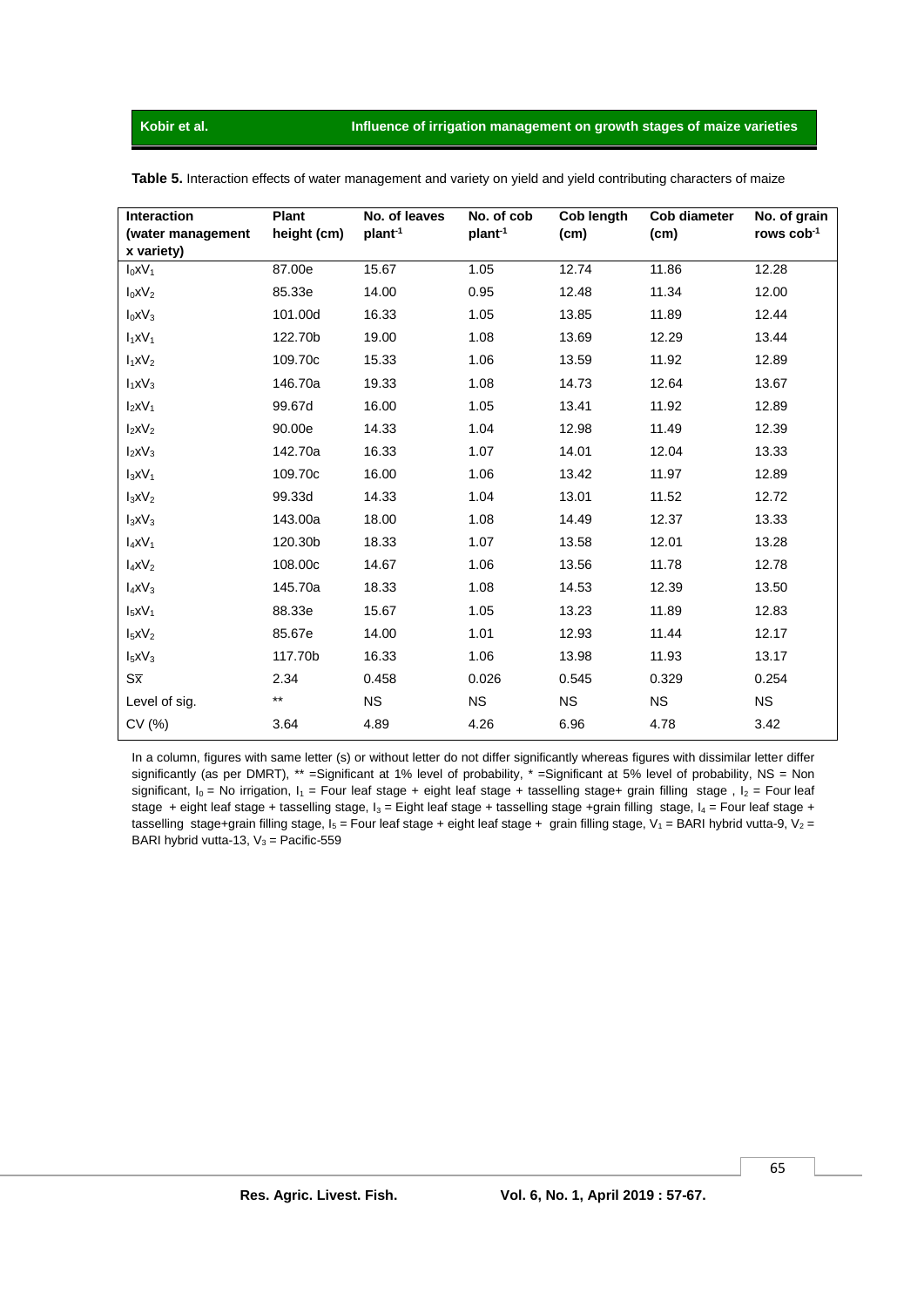| <b>Interaction (water</b><br>management x | No. of kernel<br>$\text{cob}^{-1}$ | <b>1000 seed</b><br>wt. (g) | Grain yield<br>(t ha <sup>-1</sup> ) | <b>Stover yield</b><br>$(t \text{ ha}^{-1})$ | <b>Biological yield</b><br>(t ha <sup>-1</sup> ) | HI (%)    |
|-------------------------------------------|------------------------------------|-----------------------------|--------------------------------------|----------------------------------------------|--------------------------------------------------|-----------|
| variety)                                  |                                    |                             |                                      |                                              |                                                  |           |
| $I_0$ x $V_1$                             | 245.11                             | 317.67                      | 5.46e                                | 7.68ij                                       | 13.18i                                           | 41.54a    |
| $I_0$ x $V_2$                             | 220.44                             | 308.00                      | 5.05f                                | 7.54i                                        | 12.60i                                           | 40.09cd   |
| $I_0$ x $V_3$                             | 266.50                             | 320.33                      | 5.51e                                | 8.00gh                                       | 13.50h                                           | 40.78abcd |
| $I_1xV_1$                                 | 313.11                             | 330.67                      | 5.87abc                              | 8.62bc                                       | 14.50bc                                          | 40.53bcd  |
| $I_1xV_2$                                 | 289.06                             | 324.67                      | 5.78abcd                             | 8.46cde                                      | 14.25cdef                                        | 40.60abcd |
| $I_1xV_3$                                 | 340.33                             | 332.67                      | 6.00a                                | 8.97a                                        | 14.97a                                           | 40.08cd   |
| $I_2$ x $V_1$                             | 271.11                             | 321.67                      | 5.68cd                               | 8.43cde                                      | 14.11 defa                                       | 40.26bcd  |
| $I_2$ x $V_2$                             | 259.33                             | 319.00                      | 5.67cd                               | 7.99gh                                       | 13.67h                                           | 41.51a    |
| $I_2$ x $V_3$                             | 307.67                             | 329.33                      | 5.84abcd                             | 8.59bc                                       | 14.43bcd                                         | 40.47bcd  |
| $I_3$ x $V_1$                             | 287.33                             | 324.33                      | 5.73bcd                              | 8.55bcd                                      | 14.29cde                                         | 40.15cd   |
| $I_3$ x $V_2$                             | 265.72                             | 320.67                      | 5.68cd                               | 8.12fgh                                      | 13.81gh                                          | 41.16ab   |
| $I_3$ x $V_3$                             | 310.67                             | 330.33                      | 5.91ab                               | 8.61bc                                       | 14.53bc                                          | 40.73abcd |
| $I_4$ x $V_1$                             | 310.39                             | 328.67                      | 5.83abcd                             | 8.59bc                                       | 14.42bcd                                         | 40.45bcd  |
| $I_4$ x $V_2$                             | 281.72                             | 322.33                      | 5.69cd                               | 8.21efg                                      | 13.91fgh                                         | 40.93abc  |
| $I_4$ x $V_3$                             | 338.56                             | 331.67                      | 5.92ab                               | 8.75ab                                       | 14.68ab                                          | 40.36bcd  |
| $I_5$ x $V_1$                             | 269.28                             | 319.00                      | 5.61de                               | 8.15fgh                                      | 13.77gh                                          | 40.78abcd |
| $I_5$ x $V_2$                             | 250.06                             | 314.67                      | 5.42e                                | 7.90hi                                       | 13.33i                                           | 40.68abcd |
| $I_5$ x $V_3$                             | 298.94                             | 326.67                      | 5.82abcd                             | 8.76ab                                       | 14.59bc                                          | 39.92d    |
| $S\overline{x}$                           | 13.75                              | 5.91                        | 0.066                                | 0.084                                        | 0.110                                            | 0.285     |
| Level of sig.                             | <b>NS</b>                          | <b>NS</b>                   | $\star$                              | $^\star$                                     | $\star$                                          | $***$     |
| CV (%)                                    | 8.36                               | 3.16                        | 2.00                                 | 1.74                                         | 1.35                                             | 1.21      |

**Table 6.** Interaction effect of water management and variety on yield and yield contributing characters of maize

In a column, figures with same letter (s) or without letter do not differ significantly whereas figures with dissimilar letter differ significantly (as per DMRT), \*\* =Significant at 1% level of probability, \* =Significant at 5% level of probability, NS = Non significant,  $I_0$  = No irrigation,  $I_1$  = Four leaf stage + eight leaf stage + tasselling stage+ grain filling stage,  $I_2$  = Four leaf stage + eight leaf stage + tasselling stage,  $I_3$  = Eight leaf stage + tasselling stage + grain filling stage,  $I_4$  = Four leaf stage + tasselling stage+grain filling stage,  $I_5$  = Four leaf stage + eight leaf stage + grain filling stage,  $V_1$  = BARI hybrid vutta-9,  $V_2$  = BARI hybrid vutta-13,  $V_3$  = Pacific-559